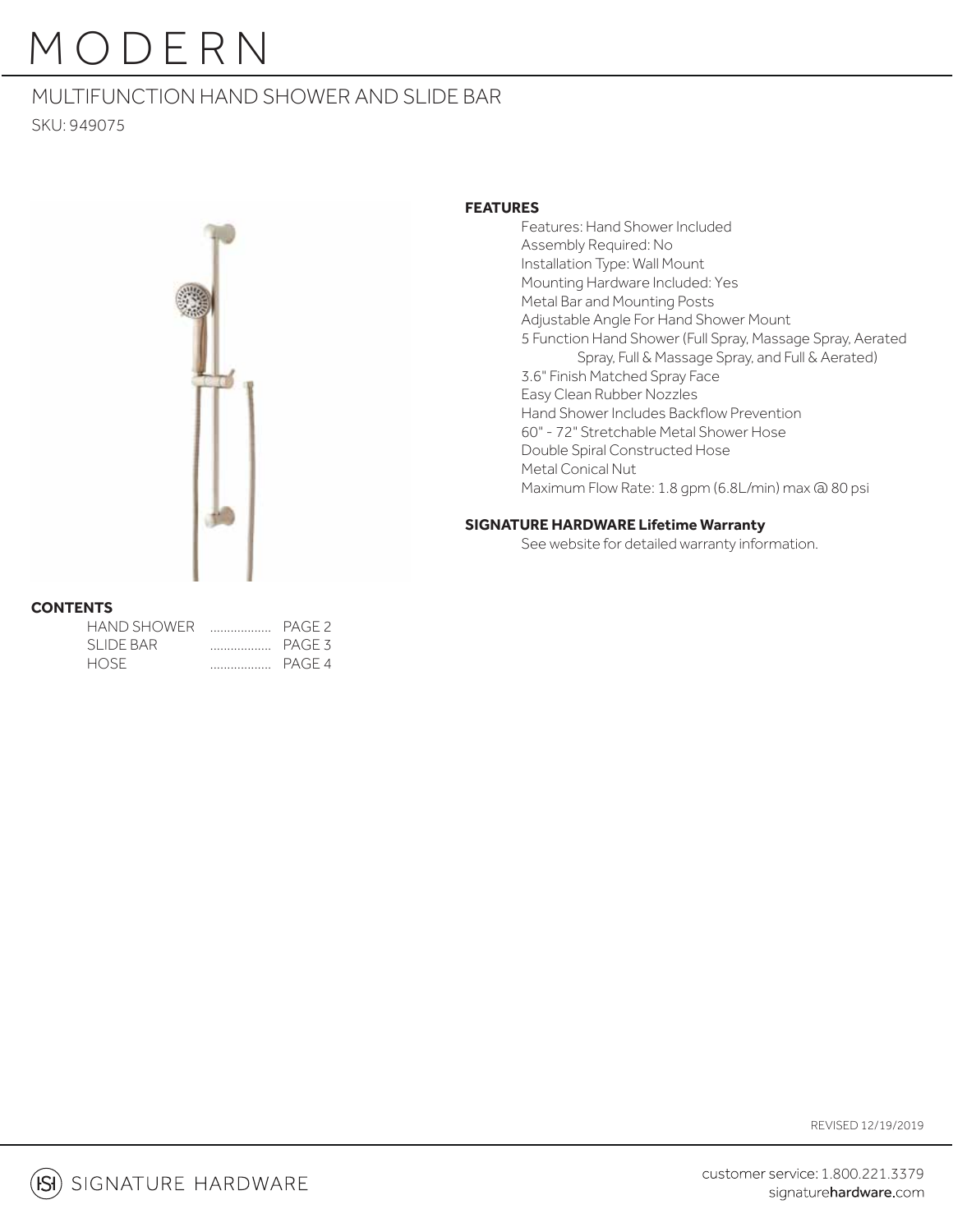# MULTIFUNCTION HAND SHOWER

SKU: 949075



### **FEATURES**

 Material: ABS Shape: Round Length: 3-11/16" Width: 2-1/4" Height: 9-9/16"

#### **CODES/STANDARDS**

 cUPC ASME A112.18.1/CSA B125.1 ADA compliant (when installed according to ADA standards) ASME A112.18.3 WaterSense Massachusetts Accepted

## **SIGNATURE HARDWARE LIFETIME WARRANTY**

See website for warranty information





PAGE 2 Code: SHHS4020GBN/SHHS4020GCP SHHS4020GORB/SHHS4020GPN

All dimensions and specifications are nominal and may vary. Use actual products for accuracy in critical situations.



customer service 1.800.221.3379 signaturehardware.com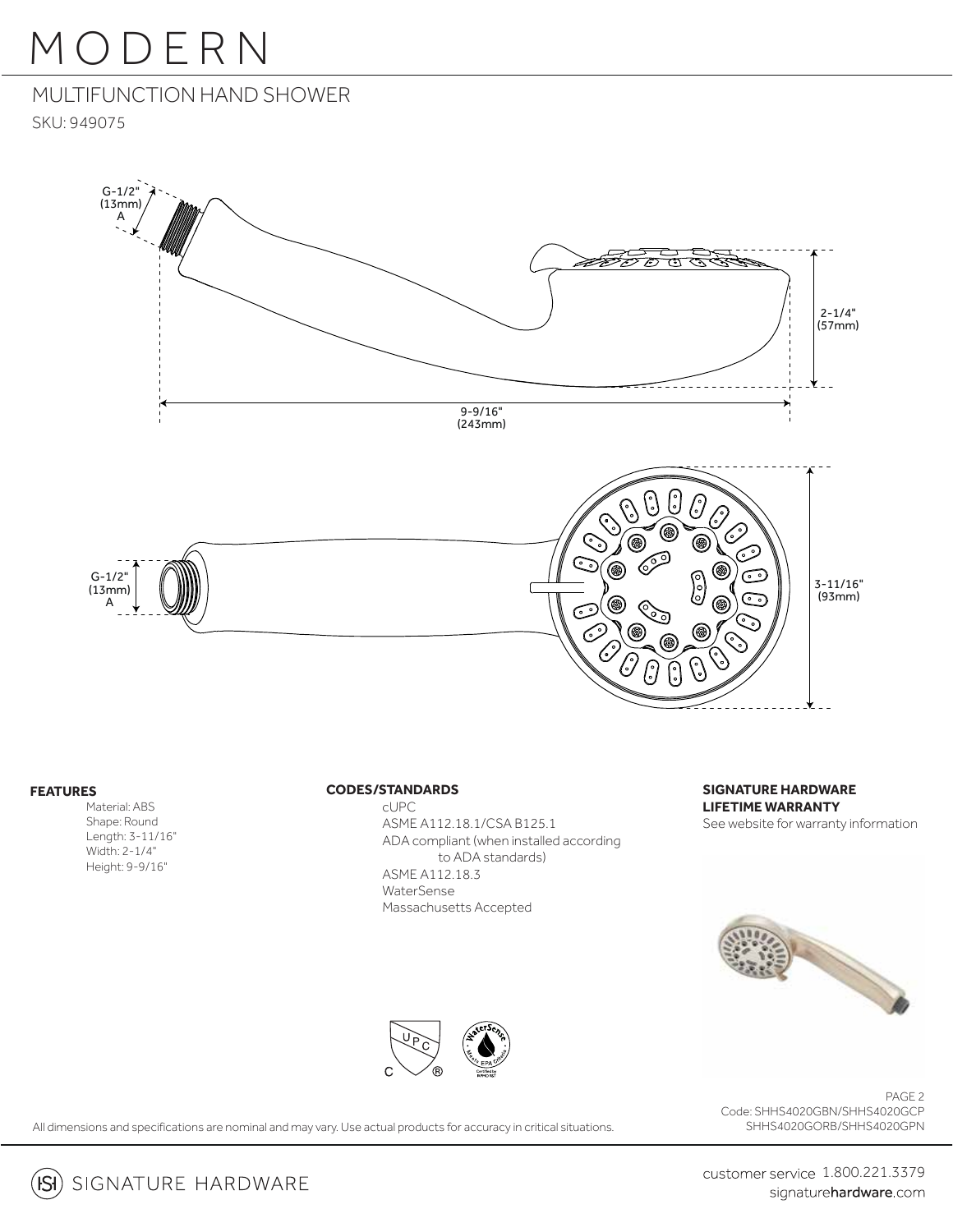## SLIDE BAR SKU: 949075



#### **FEATURES**

Material: Brass Handle Type: Lever Length: 4-1/2" Width: 3" Height: 30" Base Plate Height: 2" Base Plate Width: 2"

**SIGNATURE HARDWARE LIFETIME WARRANTY** See website for warranty information



PAGE 3 Code: SHSB3020BN/SHSB3020CP

All dimensions and specifications are nominal and may vary. Use actual products for accuracy in critical situations. SHSB3020ORB/SHSB3020PN



**(Si**) SIGNATURE HARDWARE

customer service 1.800.221.3379 signaturehardware.com